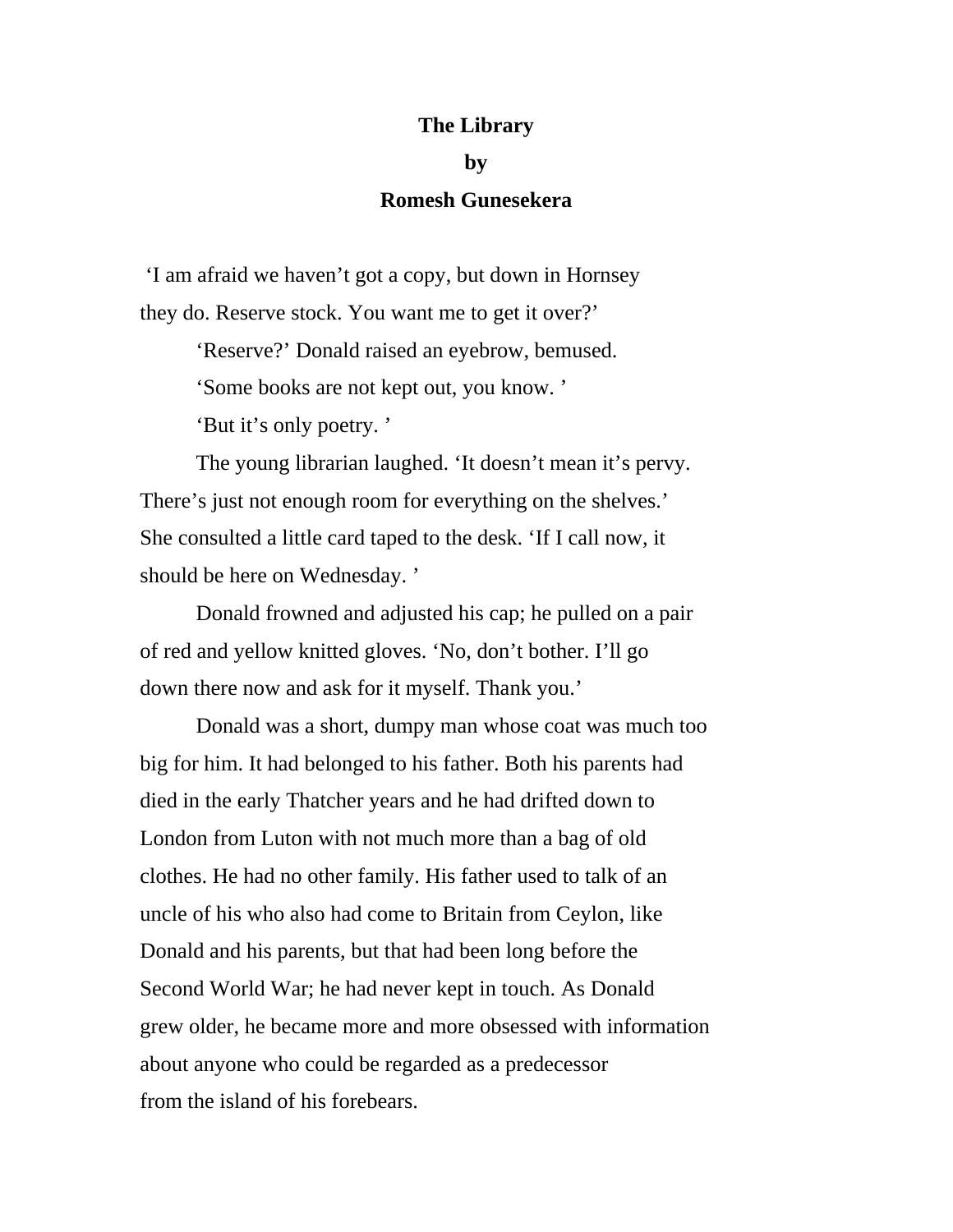Recently he had been on the trail of a poet. He had first caught sight of him in a book about Leonard Woolf; a passing reference to a young Ceylonese poet who had visited the Woolfs in Bloomsbury after the Hogarth Press had reissued *The Village in the Jungle*, the novel Leonard had written after his experience of Ceylon. Donald had first assumed the visitor was Tambimuttu, poet and progressive publisher who was the one of the first to celebrate the new diversity of English poetry. But then he'd discovered that Tambimuttu had arrived in London only in 1938, six years after the reported meeting. Donald had scoured through all the accounts of the 1920s and 1930s he could find, but there was only one other mention of the man. He had been noticed at a bohemian gathering, a glass of cider in his hand, mocking Mr Eliot. 'Tcha, bad move,' Donald had clucked and turned the page. The next sentence simply stated that this fine young poet had gone on to produce one pamphlet — four leaves, seven poems — before disappearing from the scene. Nothing more. No name, no title for the pamphlet, no clue to what had happened. Only that this promising voice had faded away. After that just one minor footnote: there had been a poem apparently dedicated to this Ceylonese writer by a Hornsey poet briefly in the limelight two decades later.

Donald himself was not a poet, although he had flirted with the idea as a young man. To recollect in tranquillity was something he had been prepared to do when he first moved to London. After a few false starts, he had ended up better employed in the downstairs registry of a welfare organisation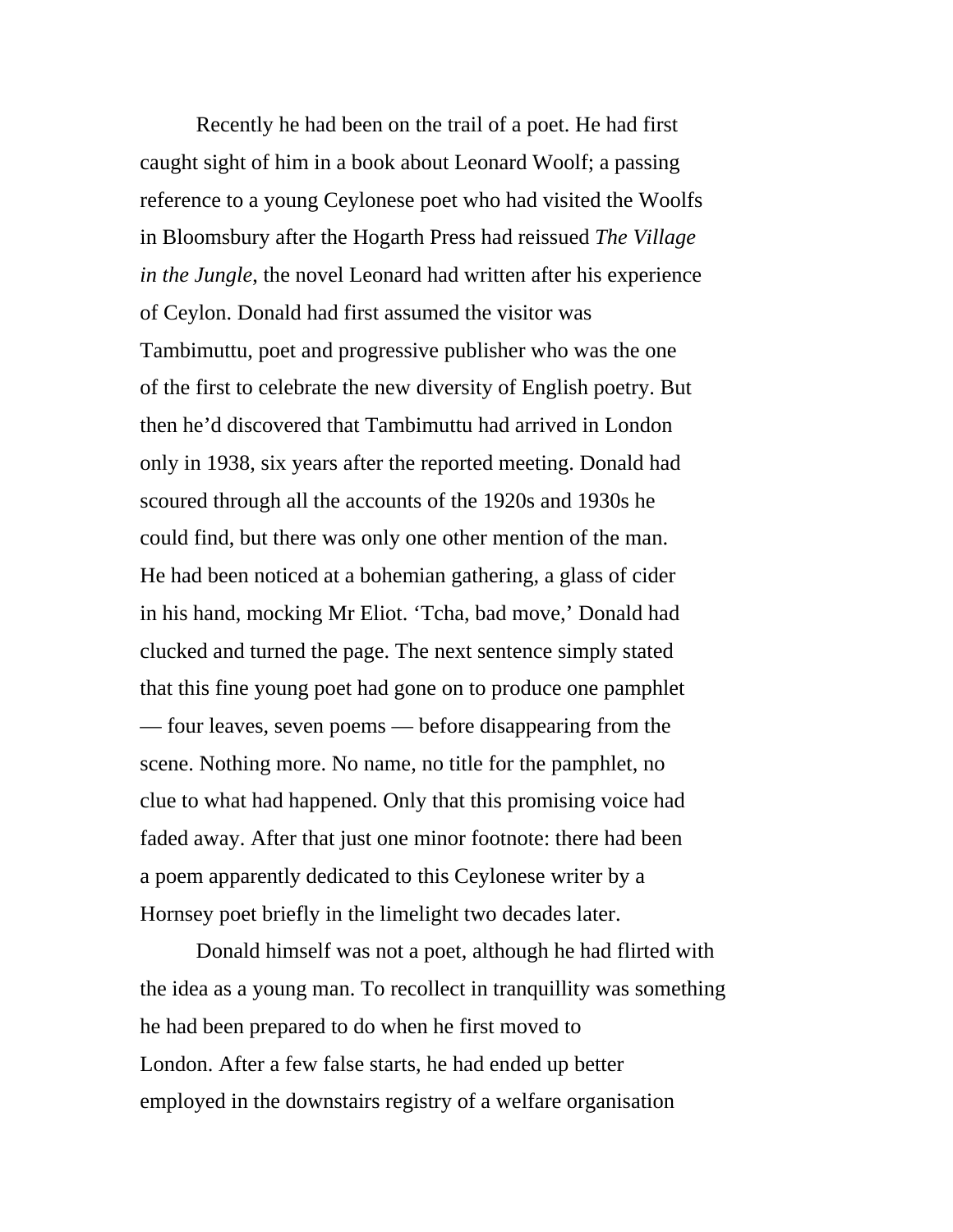ordering files from H to P. He had two colleagues dealing with the rest of the alphabet and a boss who drank vodka out of a mug. Donald proved to be a wizard at finding any scrap of paper he filed, but promotion eluded him. Management, he was told after ten years in the department, required more than a prodigious memory and a penchant for paper.

After the initial disappointment of this news, back in 1993, Donald had accepted his limitations and devoted all of his spare time to the preservation of his personal heritage. A man has to find his own place in the scheme of things, he told himself, and began to hoard facts and artefacts from Ceylon, now Sri Lanka, good and bad. His tiny flat on the Archway Road slowly turned into a museum crammed with wooden curios, brassware, files of cuttings and piles of second-hand books of colonial history retrieved from charity shops and bric-a-brac stalls all over London.

On this Saturday morning, it was a little gusty outside the small branch library on Shepherd's Hill. The wind hadn't quite begun to howl as it was doing from Yeovil to Basingstoke, denuding fat oaks and toppling chimney pots, but Donald noticed how it lifted the lids off the bins down the road. He looped his scarf over his cap to keep it in place and made a knot around his neck. He liked his cap  $-$  £3.50 from Marker's in Holloway – and he didn't want to lose it.

At the gate, he looked cautiously both ways before stepping out on to the pavement. The last time he had left the library he had been too engrossed in Keynesian economic theory and had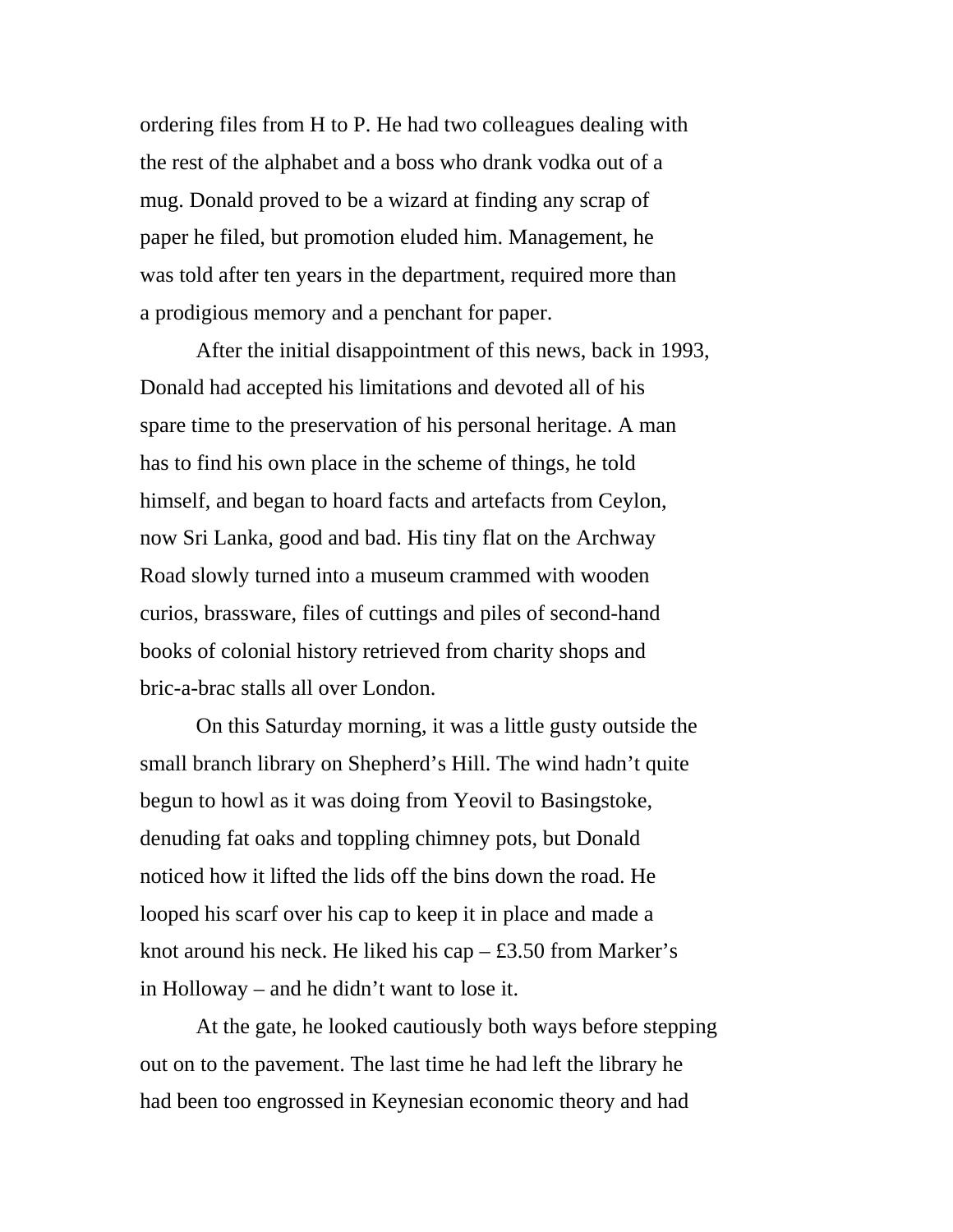blundered into the path of a speeding four-year-old from the nearby community centre. There had been no serious damage but the nap of his suede shoes had not recovered. This time there were no vehicles. Only Janice Conway who was having trouble folding her baby's buggy. The hood billowed like a sail as the wind caught it. Her car door banged shut. 'Oh, bugger, ' she swore before she saw Donald.

'Too windy?'

'It's a bloody hurricane.' She put a foot on the buggy's wheel and punched the plastic hood down.

'Can I hold it for you?' Donald asked. He knew her from a neighbourhood residents' meeting, several years earlier, where she had spoken passionately against road-widening. He had seconded her motion and since then they'd exchanged pleasantries on the rare occasions they met.

She was a tall strapping woman and looked down at him from a great height trying to work out which would fly first, the bundle that was Donald, or the rickety buggy. 'If you could hang on to it, I'll strap Tommy in before he leaps out of the other end and creates Armageddon.'

Donald gripped the handle. 'Right. I've got it.'

She yanked the door open again and ducked in; Donald averted his eyes from her stooped back and puckered jeans.

When she emerged again, another gust made him stagger. She caught the buggy and swiftly collapsed it. 'Thanks. Can I give you lift somewhere?'

'It's ok, I am just going down to the main library.'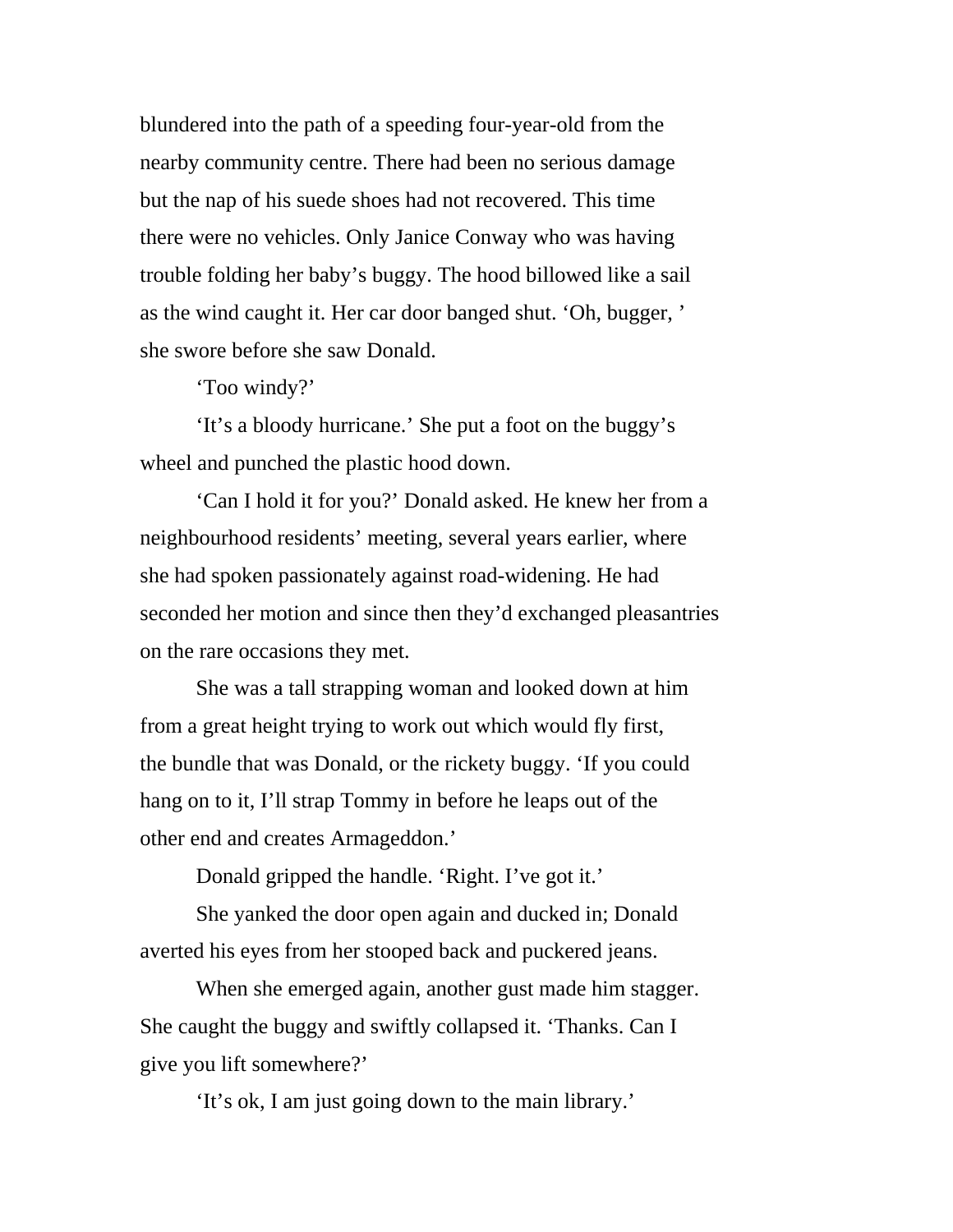'Get in. I'll be passing that way. It's not safe walking in this gale . '

Donald looked at the line of trees swaying along the road. The tails of his coat flapped dangerously around his legs. 'Well , if you really are going past it . . .'

'Yes, I am.' She slid behind the wheel and started the car. 'Come on.'

In the back of the car, Tommy howled and thrashed about. Janice fumbled in an open bag by the gear stick and found a teething ring with brightly coloured plastic keys. She shook it in the air and then, twisting around, passed it to the child. 'Shush, Tommy, shush. Mummy's driving, Tommy, driving.'

Donald noticed that she was looking more in the rear- view mirror than at the road ahead. Perhaps it was inevitable if you crave a family. He checked the buckle of his seat-belt and silently thanked the Romans for their straight roads and the ancients for their ley lines. He had only once before thought of marriage and the idea of bringing up a family. That was when Sharon had joined as the new receptionist at work. She had a lovely smile and her cheerful greeting would always banish his gloom, along with the cold and grime of the street outside. But within three months, before he had plucked up the courage to say anything, she had quit and emigrated to New Zealand with the I T manager on the second floor. Donald had been quite upset .

Tommy howled louder and chucked the teething ring at the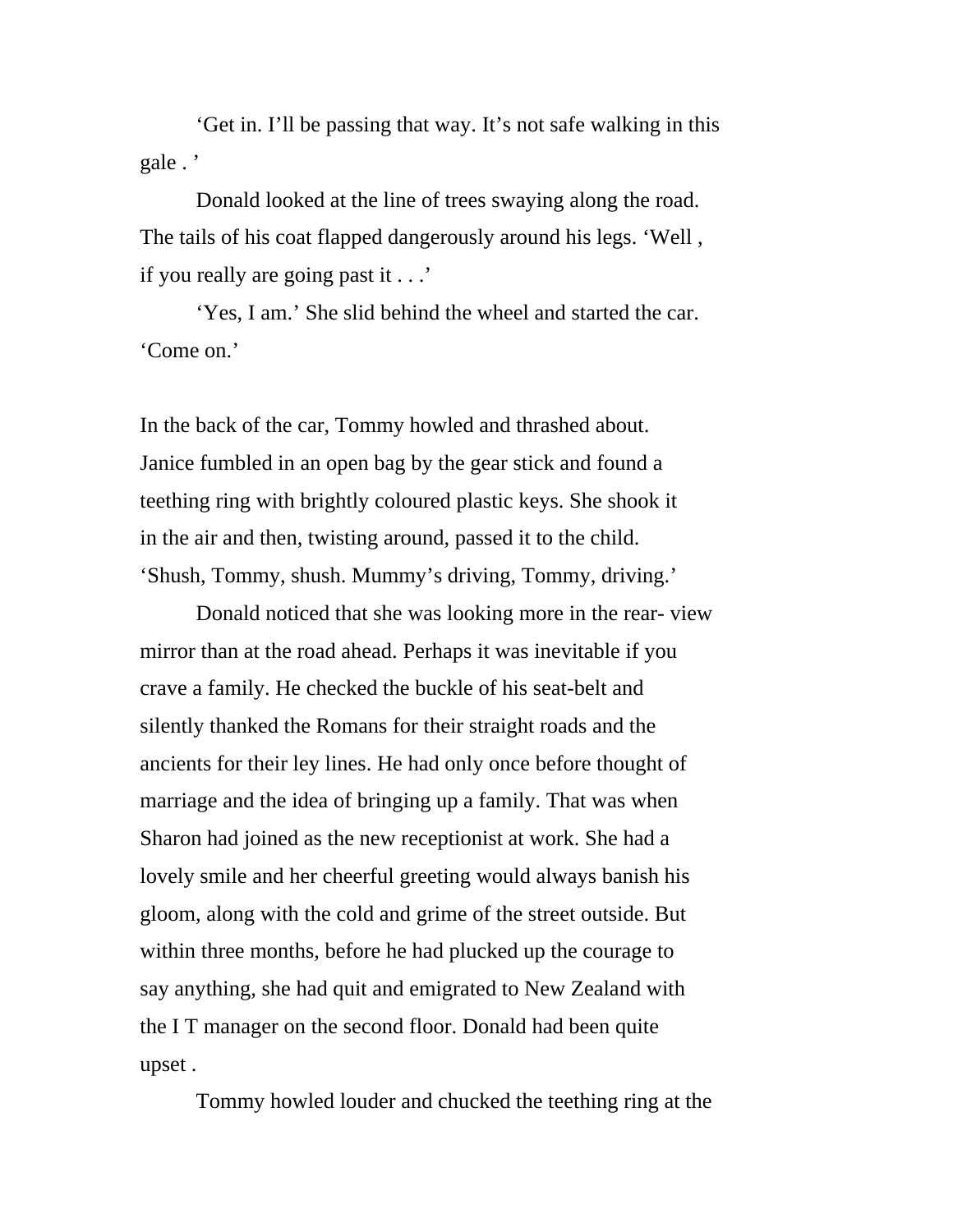window.

'Oh, dear. I'm sorry.' Janice shifted down. Her nose twitched. 'I think he needs a nappy change. I have to pull over. I can't go all the way to Sainsbury's with him like that.' She stopped by the small public garden half-way down the road.

Donald opened the door. 'That's fine. This will do nicely. '

'Why don't you take a turn in the garden. I won't be a minute. Really. '

The wind had dropped and Tommy, awed by his power to stop the car, and his mother, had gone silent. Donald, trapped by a combination of favour and obligation, unnerving social protocol and unpredictable weather, grunted.

He stepped down on to the overgrown path and made his way through the becalmed trees. Above him he heard a woody staccato. He looked up and heard the hammering again, like a highly sprung bouncing ball. Then he saw it: the crested head of an angular woodpecker. He hadn't seen one in years. Not since he'd left Luton. He watched it go again, bobbing madly. Then a big fat pigeon crashed through the trees and the woodpecker flew away. Donald walked down to the empty shambolic field below and gazed at the allotments beyond and the hills on the other side with Alexander Palace shored up like a wreck in the distance. The woods dotted about the hills floated in muted autumn colours. A sense of foreboding seemed to seep out of them, staining the air. He thought of the bird that had vanished. He felt he was becoming invisible too, perhaps like his anonymous poet, lost in a state of hibernation. Besides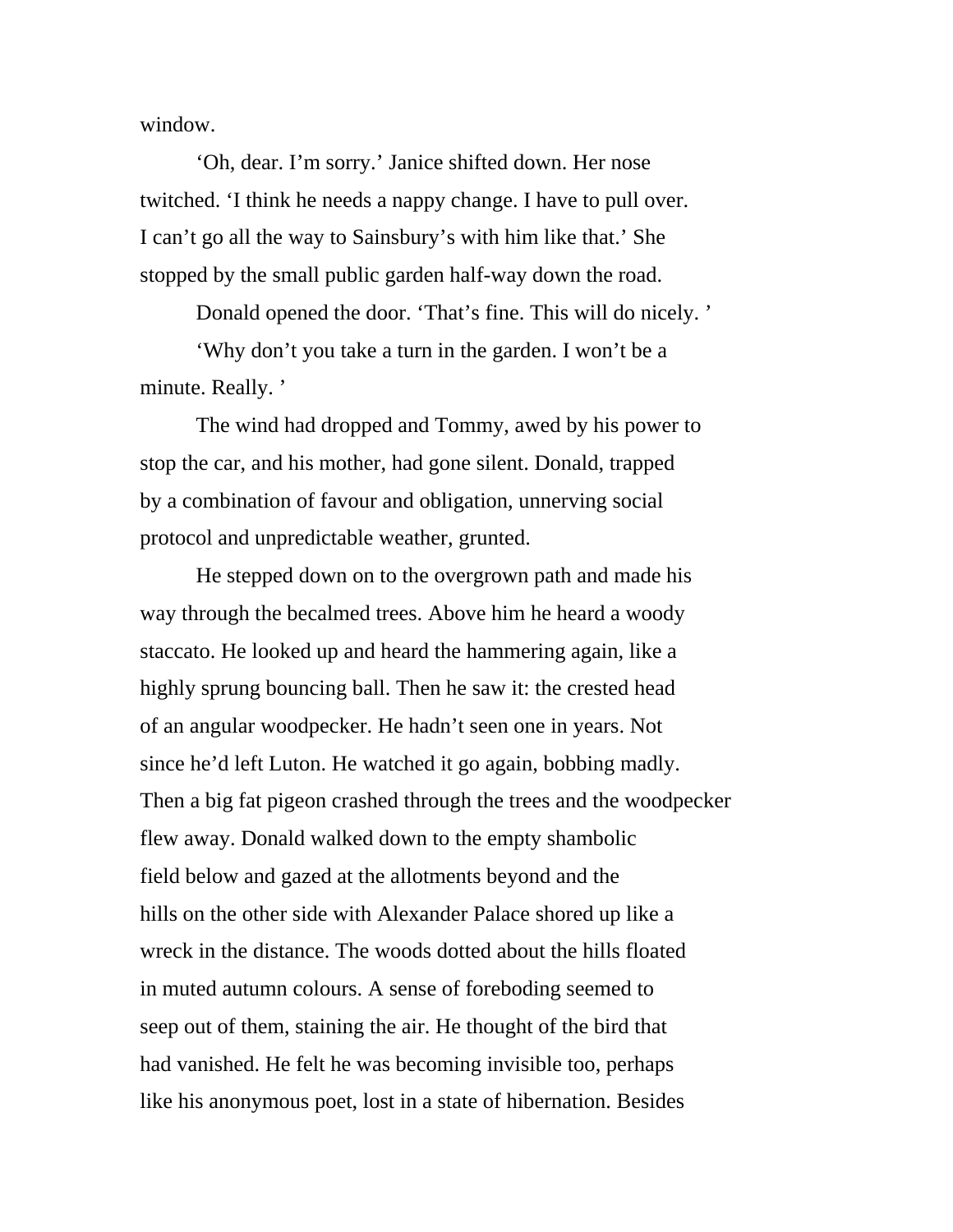his colleagues in the basement in Pentonville, the woman at the Post Office, the odd librarian and grocer, and Janice, no one knew him at all and he knew no one else in the city. After Donald's father died, his mother complained that her memories were too much to bear alone. She said she needed more than a graveyard, she needed a sense of a shared past. In Luton they had lived very much on their own.

He made his way slowly back up the path to the car. Janice called out to him. 'That's it. Master Tommy is much happier now.' She handed him a knotted pink polythene bag. 'Could you sling that in the bin for me, please.'

He held it gingerly by one of the loops and dropped it in the black litter bin.

'Nice spot. I sometimes take Tommy down to the field . '

'I saw a woodpecker,' Donald said.

' Blimey. What's it doing here?'

'Nesting?'

Janice tapped a cassette into the car stereo and they set off.

'Yankee Doodle' started and Tommy began to clap his hands.

'Oh, God. Not that.' Janice turned it down.

'He likes it, doesn't he?'

'He loves it. The only bloody thing his father, the ex, ever did was play this. But even that was too much for the tosser. '

Donny nodded. 'It's catchy, but . . .'

'Actually I might pop in with you and pick up a new tape from the kiddies' section. Check out the notice board, too. I find the Hornsey one very handy, don't you?'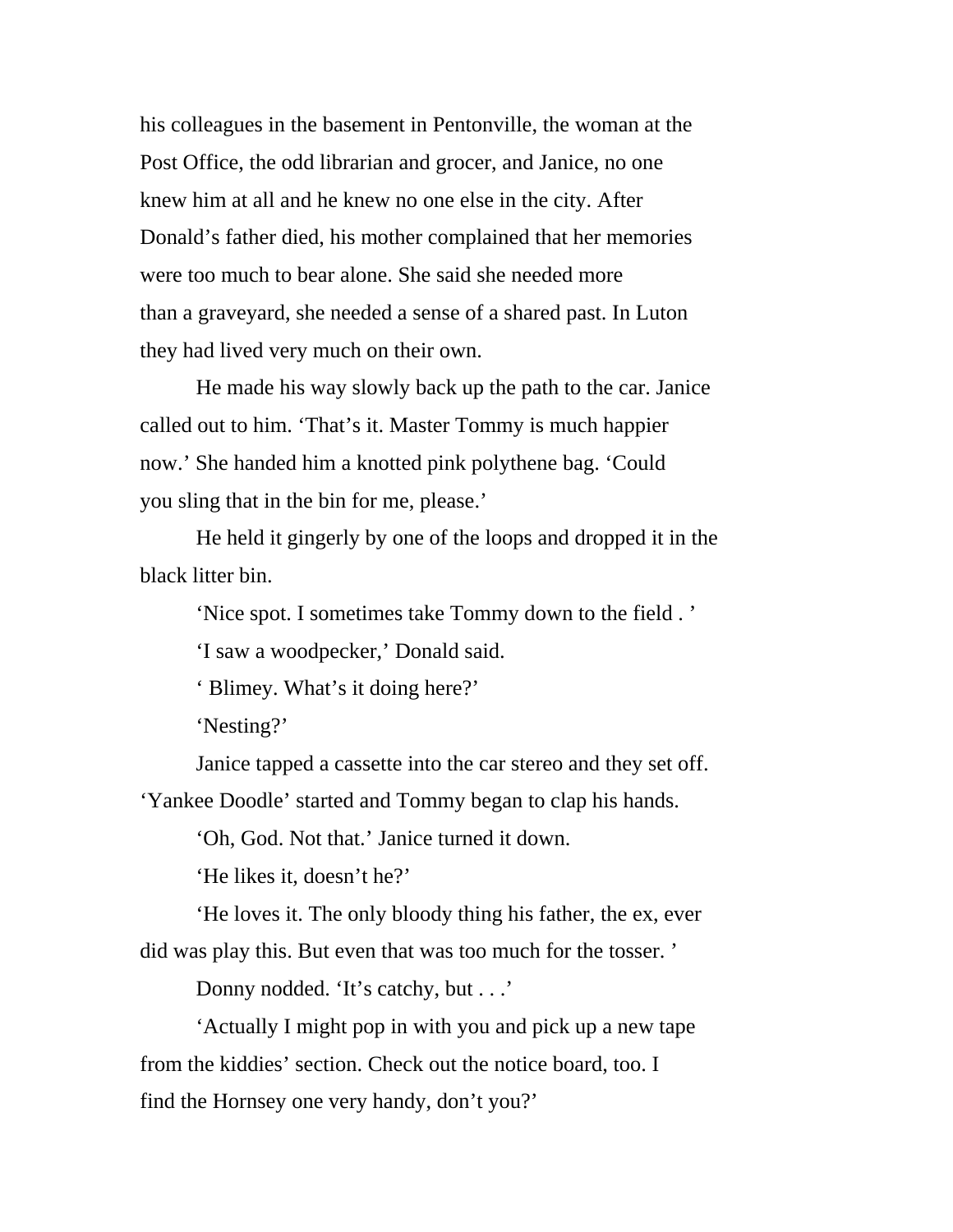'I am looking for a poem.'

'Oh, really?' She turned to look at him, neatly avoiding a flustered masked cyclist as she did so. 'Are you a poet?'

'Not at all.' Donald lowered his head sheepishly. 'I just read a bit.'

'My grandfather was a poet. He wrote a lot of poems back in the fifties. Maybe you know of him? G. F. Parker?'

Donald unwrapped his scarf and pulled off his cap. The car had warmed up with more gleeful tunes and gurgles. 'Parker? That's the one.'

'You are looking for him?' She laughed as she shot through the traffic lights. 'Grandpa?'

Donald gripped the armrest on the door. 'Well, it's this poem you see. He wrote a poem and dedicated it to another poet. That's the one I am looking for. '

' What's his name?'

' That's the problem. All I know is that G. F. Parker dedicated a poem to him. I was going to look for his book to find out . '

'Grandpa was always dedicating poems. How would you know which one?' She took a left turn and a balloon wafted by the window. 'Now, let's hope for a parking space, Tommy. Yell if you see one.'

Tommy squealed at the familiar sign of a party.

' Well done. There we are, just by the nice red postbox.'

She parked and Donald got out of the car. He fitted his cap back on his head while Janice unstrapped the child. Tommy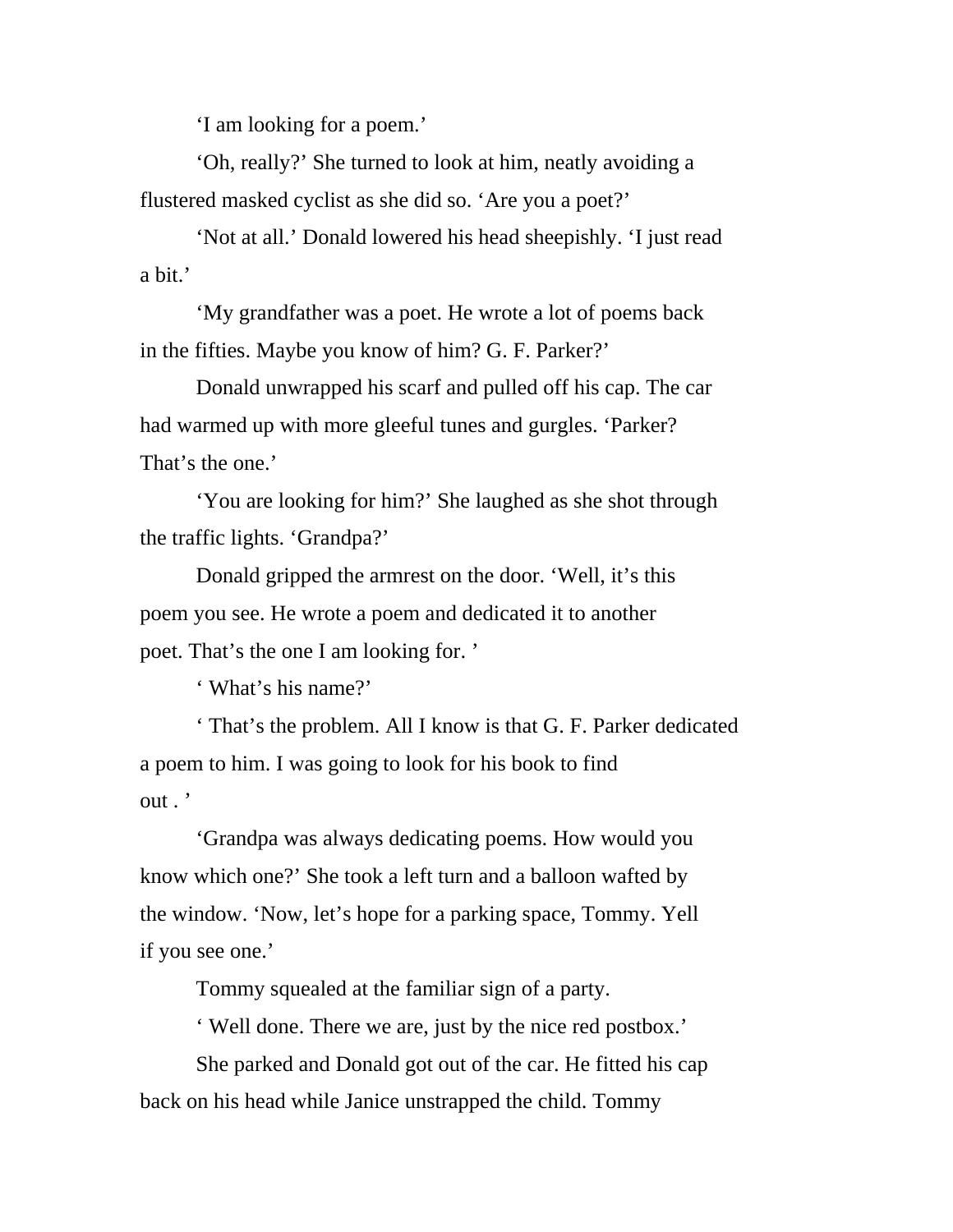looked up at him and smiled with inexplicable delight.

'You need the . . . pushchair?' Donald asked Janice.

'That 's ok. I can carry him in.'

'You say your grandfather dedicated a lot of poems?'

'Hundreds. He loved to make connections. All sorts of famous people he never knew were plonked in. It made him feel good. Part of the scene, you know. '

'Oh.' Donald pondered the prospect of a vast anthology of unclassified names. 'I suppose I'll be able to recognise the name. You see, it was a chap from Ceylon. This poet. And Sri Lankan names are quite easy to spot.'

'You don't mean Rohan, do you? Rohan Amaratunga?'

'Amaratunga? '

'I knew him. He used to come to Grandpa's house when I was little.'

'I am Amaratunga.'

'Obviously not the only one.'

'Rohan, right?' He recalled the name of the uncle his father had talked about. 'A poet?'

'Yes, he wrote a few poems. Later on he wrote a book about the Crimean War. He married Gertie and became very interested in history. ok, Tommy, ok. Stop pulling my ear. Yes, we are going in. Hang on. Now, what was I saying? Rohan's book? We had a copy: a whopping big thing. I gave it, along with a set of Grandpa's poetry books half the size of his, to the library here. You see, they promised to keep an archive of local authors, whatever else they do with videos and